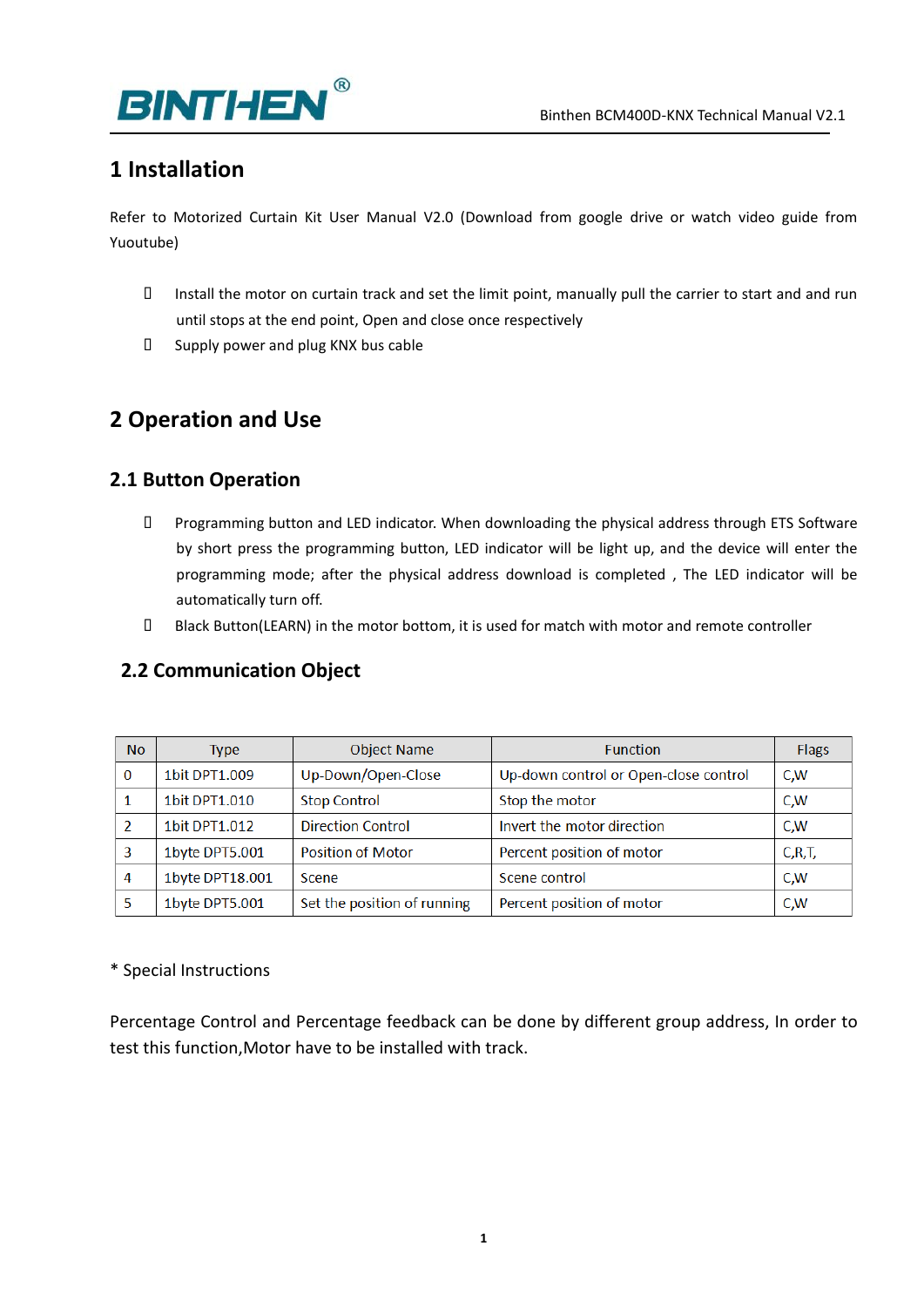

#### Binthen BCM400D-KNX Technical Manual V2.1

|    | 1 信息▼ 1 重置 – 第載▼ 1 打印 |                                                    | 搜索           | ₽    | ۶                     |                   | GD |
|----|-----------------------|----------------------------------------------------|--------------|------|-----------------------|-------------------|----|
|    | 序 名称                  | 对象功能                                               | 描述           | 群组地址 | 配置                    | 备注                | 信息 |
| 4기 | 0 Up-Down/Open-Close  | Up-down control or Open-close control 新建群组地址 1/1/1 |              |      | 名称                    |                   |    |
| 려  | Stop Control<br>1     | Stop the motor                                     | 新建群组地址 1/1/2 |      |                       | Position of Motor |    |
| 려  | 2 Direction Control   | Invert the motor direction                         | 新建群组地址 1/1/3 |      | 描述<br>新建群组地址          |                   |    |
| 料  | 3 Position of Motor   | Percent position of motor                          | 新建群组地址 1/1/4 |      |                       |                   |    |
| 려  | 4 Scene               | Scene control                                      | 新建群组地址 1/1/5 |      |                       |                   |    |
| 畦  | 5 Set position        | Set the position of running                        | 新建群组地址 1/1/6 |      |                       |                   |    |
|    |                       |                                                    |              |      | 低<br>标志<br>√ 通讯<br>√读 |                   |    |
|    |                       |                                                    |              |      | $\equiv$<br>√ 传送      |                   |    |
|    |                       |                                                    |              |      | 更新<br>数据类型            | 初始化读取             |    |

# **3 Device Configuration**

## **3.1 Parameter List**

## **3.1.1 General Parameter**

| No.           | <b>Parameter Name</b>   | <b>Options</b>                              |
|---------------|-------------------------|---------------------------------------------|
| 1             |                         | Motor stops when "0"                        |
|               | Motor stop control      | Motor stops when "1"                        |
|               |                         | Motor stops when "0" or "1"                 |
| $\mathcal{P}$ |                         | Motor direction is inverted when "0"        |
|               | Motor direction control | Motor direction is inverted when "1"        |
|               |                         | Motor direction is inverted when "0" or "1" |
| 3             |                         | Open or Up                                  |
|               | Motor scene 112         | Close or Down                               |

### **3.2 Device Configuration**

#### **3.2.1 Motor stop control**

This Parameter is for curtain stop, it have 3 options

**(1)** Motor stops when "0"

Curtain stop when communication Object "Stop Control" receive "0", No response when communication Object "Stop Control" receive "1"

#### (2) Motor stops when "1"

Curtain stop when communication Object "Stop Control" receive "1", No response when communication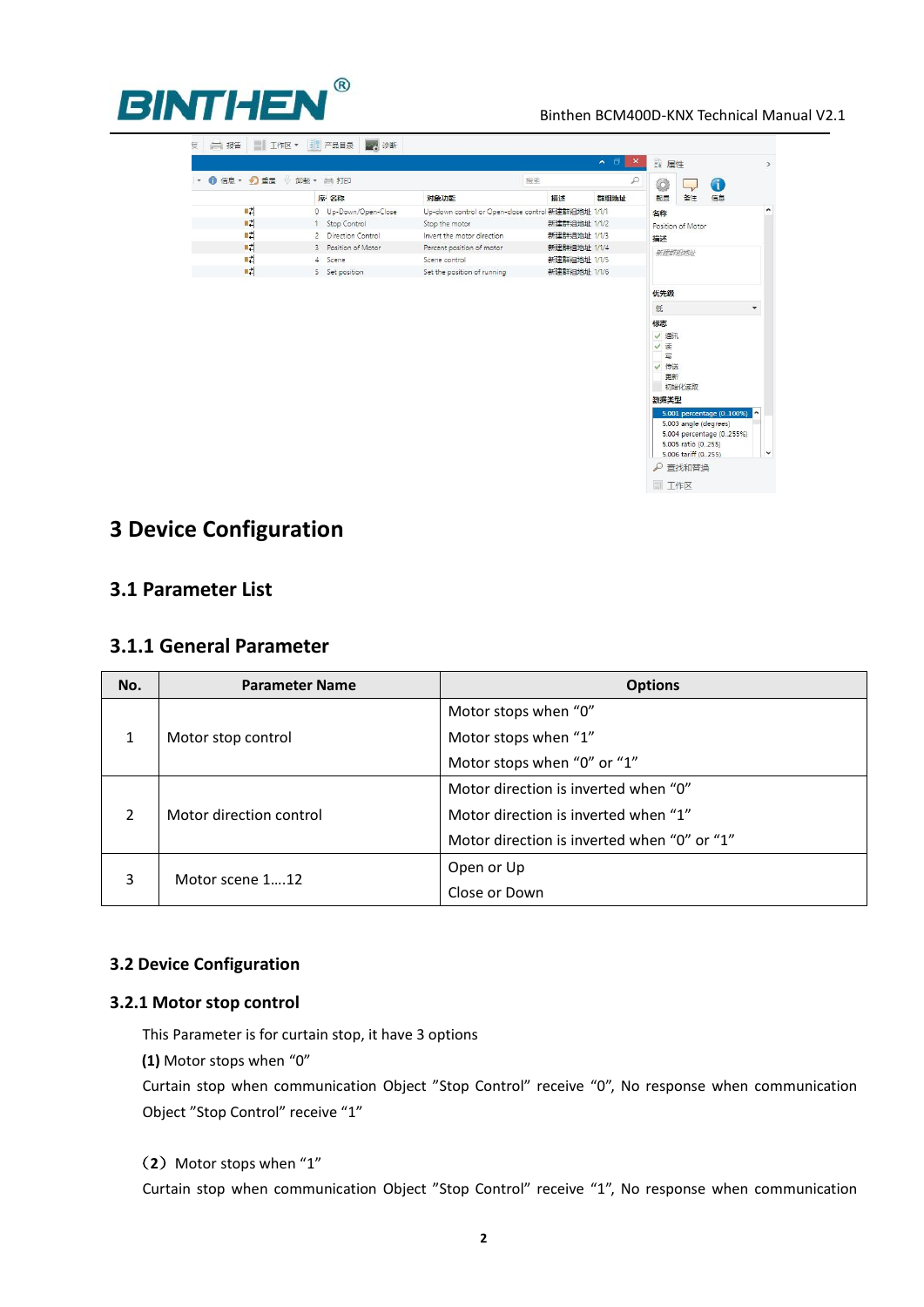

Object "Stop Control" receive "0"

(3) Motor stops when "0" or "1"

Curtain stop when communication Object "Stop Control" receive "1" and "0"

### **3.2.2 Motor direction control**

This Parameter is for Motor direction control, it have 3 options

(1) Motor direction is inverted when "0"

Curtain direction reversed when communication Object "Motor direction control" receive "0", No reverse when communication Object "Motor direction control" receive "1"

For example,motor rotates in the clockwise direction when communication object "Up-Down /Open-Close" receive "1", when communication Object "Motor direction control" receive "0" and communication object "Up-Down/Open-Close" receive "1" again, then motor rotates in the counterclockwise direction.

(2) Motor direction is inverted when "1"

Curtain direction reversed when communication Object "Motor direction control" receive "1", No reverse when communication Object "Motor direction control" receive "0"

(3) Motor direction is inverted when "0" or "1"

Curtain reverse when communication Object "Motor direction " receive "1" and "0"

#### **3.2.3 Motor scene**

Totally 12 scenes from No. 0- No. 11, each scene can set motor direction individually, options as below

(1) Motor scene setup

Able to setup each scene to be a value of percentange control, can be customized by demand, totally 12 scenes

(**2**)Motor scene implement

After writing the configured data file to the motor, you can send the corresponding group address and select the corresponding scene value to execute the corresponding scene, and the motor will run to the corresponding position according to the command

| 1.0.1 BT BlindMotor > Binthen Blind Motor > Binthen Blind Motor<br>Motor stop control<br>Motor direction control<br>Motor scene 1(% position)<br>Motor scene 2(% position)<br>Motor scene 3(% position)<br>Motor scene 4(% position)<br>Motor scene 5(% position)<br>Motor scene 6(% position)<br>Motor scene 7(% position)<br>Makanasana 869 meridian). |                                | 10<br>20<br>30<br>40<br>50<br>60           | Motor stops when "0" or "1"<br>Motor direction is inverted when "0" or "1" | ۰<br>۰<br>$\ddot{\phantom{a}}$<br>$\ddot{\phantom{a}}$<br>$\overline{a}$<br>÷<br>$\blacksquare$<br>$\mathbf{v}$<br>$\Delta$<br>٠ |           | $\overline{ }$          | 衛生<br>信息<br>記載<br>名称<br>Scene<br>猫咪<br><b>AVENUEDEN</b><br>优先级<br>任 |  |
|----------------------------------------------------------------------------------------------------------------------------------------------------------------------------------------------------------------------------------------------------------------------------------------------------------------------------------------------------------|--------------------------------|--------------------------------------------|----------------------------------------------------------------------------|----------------------------------------------------------------------------------------------------------------------------------|-----------|-------------------------|---------------------------------------------------------------------|--|
|                                                                                                                                                                                                                                                                                                                                                          |                                |                                            |                                                                            |                                                                                                                                  |           |                         |                                                                     |  |
|                                                                                                                                                                                                                                                                                                                                                          |                                |                                            |                                                                            |                                                                                                                                  |           |                         |                                                                     |  |
|                                                                                                                                                                                                                                                                                                                                                          |                                |                                            |                                                                            |                                                                                                                                  |           |                         |                                                                     |  |
|                                                                                                                                                                                                                                                                                                                                                          |                                |                                            |                                                                            |                                                                                                                                  |           |                         |                                                                     |  |
|                                                                                                                                                                                                                                                                                                                                                          |                                |                                            |                                                                            |                                                                                                                                  |           |                         |                                                                     |  |
|                                                                                                                                                                                                                                                                                                                                                          |                                |                                            |                                                                            |                                                                                                                                  |           |                         |                                                                     |  |
|                                                                                                                                                                                                                                                                                                                                                          |                                |                                            |                                                                            |                                                                                                                                  |           |                         | 1835                                                                |  |
|                                                                                                                                                                                                                                                                                                                                                          |                                |                                            |                                                                            |                                                                                                                                  |           |                         | √ 週讯<br>询                                                           |  |
|                                                                                                                                                                                                                                                                                                                                                          |                                |                                            |                                                                            | $\hat{\phantom{a}}$<br>۰                                                                                                         |           |                         | シ屑                                                                  |  |
|                                                                                                                                                                                                                                                                                                                                                          |                                | 70                                         |                                                                            | $\overline{a}$<br>۰                                                                                                              |           |                         | 传送<br>画解                                                            |  |
|                                                                                                                                                                                                                                                                                                                                                          |                                | $\sim$                                     |                                                                            | $\overline{a}$                                                                                                                   |           |                         | 初始化读取<br>数据类型                                                       |  |
|                                                                                                                                                                                                                                                                                                                                                          |                                |                                            |                                                                            |                                                                                                                                  |           | $\land$ $\Box$ $\times$ | 4." character                                                       |  |
|                                                                                                                                                                                                                                                                                                                                                          |                                |                                            | ▶ 开始 ■ 停止 / 潮除   [← 打开   国 研开   国 打印   中国数电报 @ 选项   < 群组功能                 |                                                                                                                                  |           | D                       | 4.001 character (ASCII)<br>4.002 character (ISO 8859-1)             |  |
|                                                                                                                                                                                                                                                                                                                                                          |                                |                                            |                                                                            |                                                                                                                                  | 提案        |                         | 5.* 8-bit unsigned value                                            |  |
| 1/1/5                                                                                                                                                                                                                                                                                                                                                    | 数据点类型                          | 18.001 scene control -                     |                                                                            |                                                                                                                                  | 延迟时间(秒) 0 | 写入                      | 5.001 percentage (0.100%)<br>5.003 angle (degrees)                  |  |
| 上一个接收值                                                                                                                                                                                                                                                                                                                                                   | 磷                              |                                            | $-1$                                                                       |                                                                                                                                  |           | 读取                      | 5.004 percentage (0.255%)<br>5.005 ratio (0.255)                    |  |
|                                                                                                                                                                                                                                                                                                                                                          |                                |                                            |                                                                            |                                                                                                                                  |           |                         | 5.006 tariff (0.255)<br>5.010 counter pulses (0.255)                |  |
|                                                                                                                                                                                                                                                                                                                                                          |                                |                                            |                                                                            |                                                                                                                                  |           |                         | 5.100 fan stage (0.255)                                             |  |
| * - 时间                                                                                                                                                                                                                                                                                                                                                   | 服务<br>2021/8/9 13:11:57.284 开始 | <b>Bitte</b><br>2021/8/9 13:11:57.281 连接时间 | 漱泪<br>优先级                                                                  | 源地址<br>来源名称                                                                                                                      |           | 循环发送<br>指定地点线 指定地点名称    | 路由 学型                                                               |  |